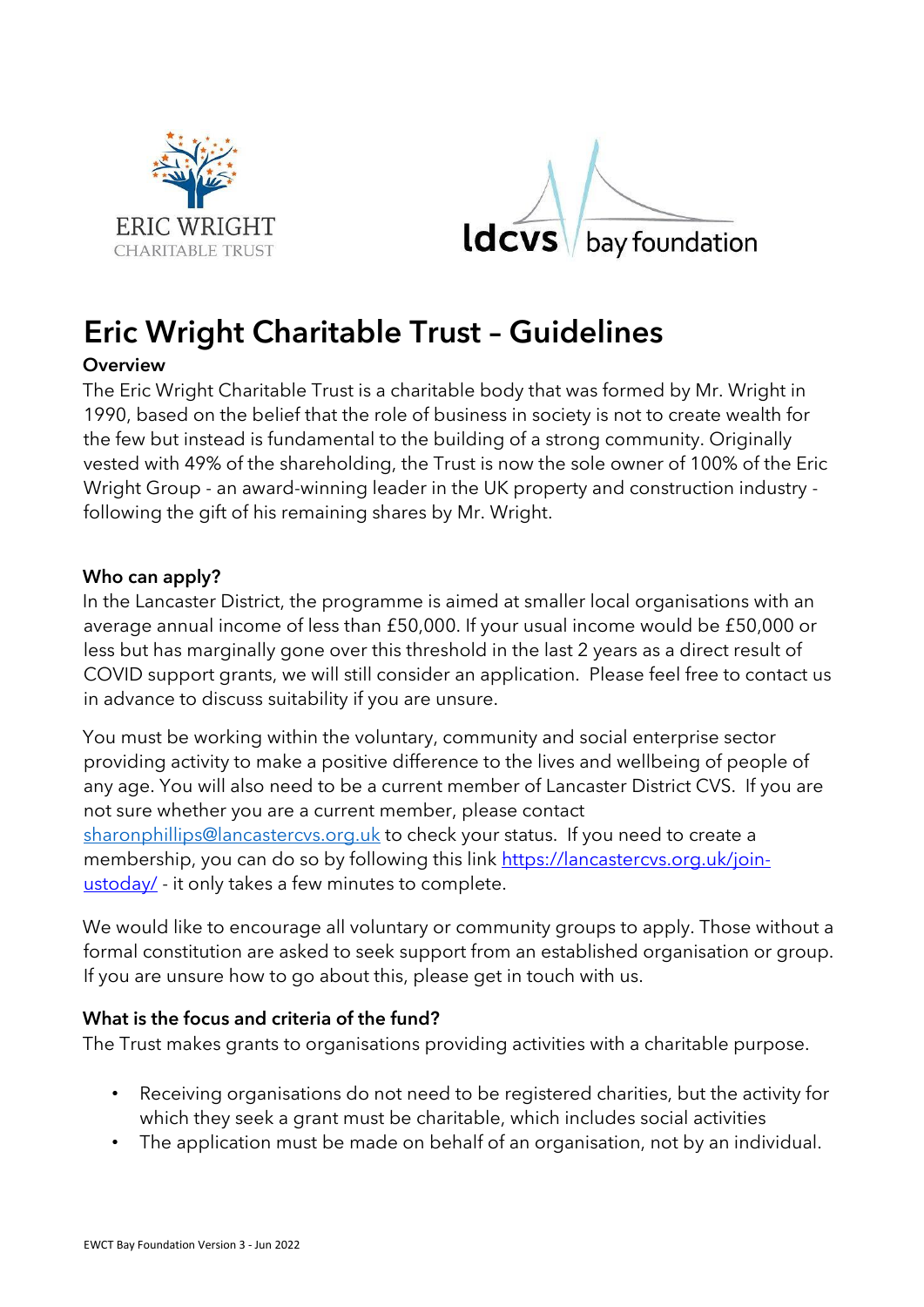• Activities that cannot be funded include projects/events that have already taken place or been paid for, contributions to major appeals, activities promoting political or religious beliefs and activity which should be provided by statutory services.

## How much is available?

Grants of up to £500

## Which areas are covered?

The Lancaster district as defined by Lancaster City Council limits i.e., Lancaster, Morecambe, Heysham, Carnforth and surrounding rural areas.

## Supporting documents

The following must be supplied to support your application. If you are struggling to supply these, please contact us for advice and support.

- A signed copy of your governing document i.e. your constitution or rules
- Most recent annual report (if you have one)
- A copy of the group's latest annual accounts or income/expenditure document (If the accounts show a reserve, please explain why you are requesting a grant)
- A copy of a recent bank statement for your group or nominated bank account
- Any relevant quotes linked to your breakdown of costs
- A copy of your Equality, Diversity & Inclusion Policy (or similarly named policy), which should have been reviewed and approved within the last two years.
- If your project involves work with children or vulnerable adults, a copy of your Safeguarding Policy, which should have been reviewed and approved within the last two years.
- Copies of any other policy you believe is relevant to your application.

You are not required to provide any other supporting material in addition to the information you will be asked to provide in the application form.

# Closing Date

Thursday 21 July, 5pm

## Grant making process

In the third round of the 2021-2022 financial year a decision-making panel will meet to In the third round of the 2021-2022 financial year a decision-making panel will meet to agree and distribute grants week commencing 2<sup>nd</sup> May 2022. All applicants will be informed of the outcome of their submission by the end of that week.

## Evidence and Publicity

At the end of the activity you will be asked to provide us with evidence that you have spent the money on what it has been given for – e.g. a copy of the receipt(s). We will also